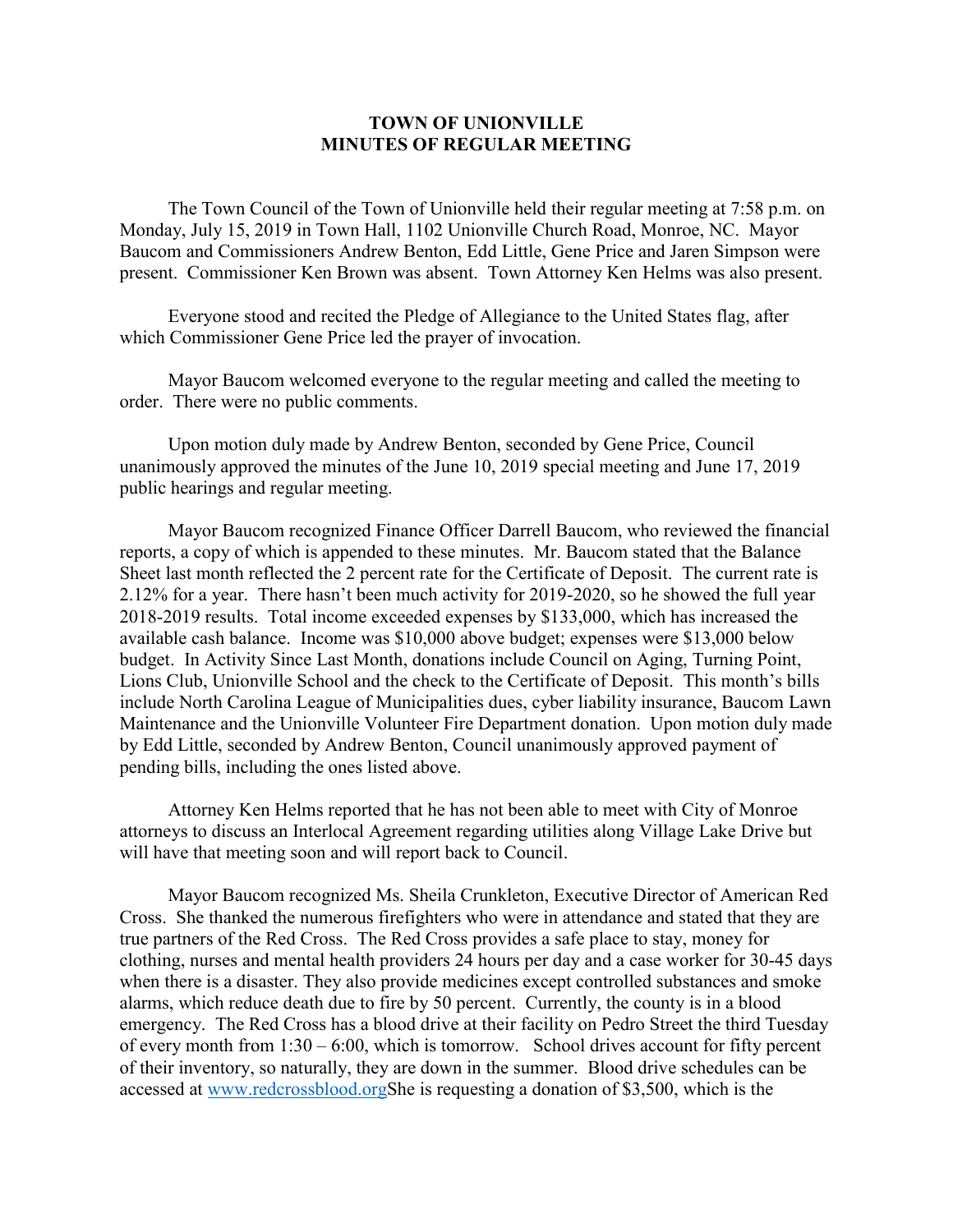amount the Town donated last year. Upon motion duly made by Edd Little, seconded by Jaren Simpson, Council unanimously approved a donation of \$3,500 to American Red Cross.

Clerk Gaddy reported that Unionville typically donates a gift card basket consisting of certificates from Unionville merchants to be given away at the Union County Heritage Festival. This value of the basket is \$250. Upon motion duly made by Jaren Simpson, seconded by Edd Little, Council unanimously approved a \$250 gift basket donation to Union County Heritage Festival.

Mayor Baucom recognized Ms. Shelly Holt with Piedmont High School Marching Band Boosters. She stated that they are looking for assistance to replace instruments, maintenance of trailers, support transportation, and other needs of the band this season. She reported that Town of Fairview gave a donation of \$2,500, and the band members agreed to participate in the park clean-up day this weekend. Upon motion duly made by Andrew Benton, seconded by Gene Price, Council unanimously approved a donation of \$2,500 to Piedmont High School Marching Band Boosters.

In considering Rezoning ZC-19-01, a request to rezone a portion of 623 Sikes Mill Road, parcel number 08207010 from RA-40 to a Parallel Conditional Use District--Light Industrial for a Class 1 mini warehouse with no outside storage, Mayor Baucom reminded Council that this is a two-step process. First the Council would consider the rezoning, based upon evidence presented during the public hearing earlier, to determine the four findings-offact. If the vote is favorable, the Council would consider the conditional use permit. Any additional conditions proposed by the Council would need to be agreed upon by the petitioner, Mr. Keziah. Upon motion duly made by Gene Price, seconded by Andrew Benton, Council unanimously agreed that the application for Rezoning ZC-19-01 is complete. Upon motion duly made by Gene Price, seconded by Andrew Benton, Council unanimously agreed that the application complies with all the Town's requirements. Council then began discussions regarding the rezoning and proposed use. Commissioner Benton made inquiry as to the Light Industrial zoning of the neighboring property, Vann's Welding. Land Use Administrator Gaddy confirmed that this property was zoned Light Industrial by Union County several years ago, prior to Unionville taking over zoning. Commissioner Benton also made inquiry as to whether Planning Board has changed the 2006 Land Use Plan to include commercial zoning in the area. LUA Gaddy confirmed that they have not made any changes but are in the process of reviewing the Land Use Plan. Mayor Baucom made inquiry as to the floor construction in the mini warehouses. Mr. Keziah stated that the floors will all be concrete. Attorney Helms stated that the Council needs to take a vote tonight or table the decision, but the statutes require that the Town must respond as expeditiously as possible. Upon motion duly made by Andrew Benton, seconded by Edd Little, Council denied the rezoning, as Planning Board has not recommended this area for future commercial, most surrounding properties are zoned RA-40, and the one property was zoned Light Industrial prior to the Town's existence and therefore it is not reasonable nor consistent with the Town's Land Use Plan adopted in 2006. Commissioners Benton, Little and Simpson voted in favor of the motions; Commissioner Price voted against the motions. No further changes were considered, as the motion carried.